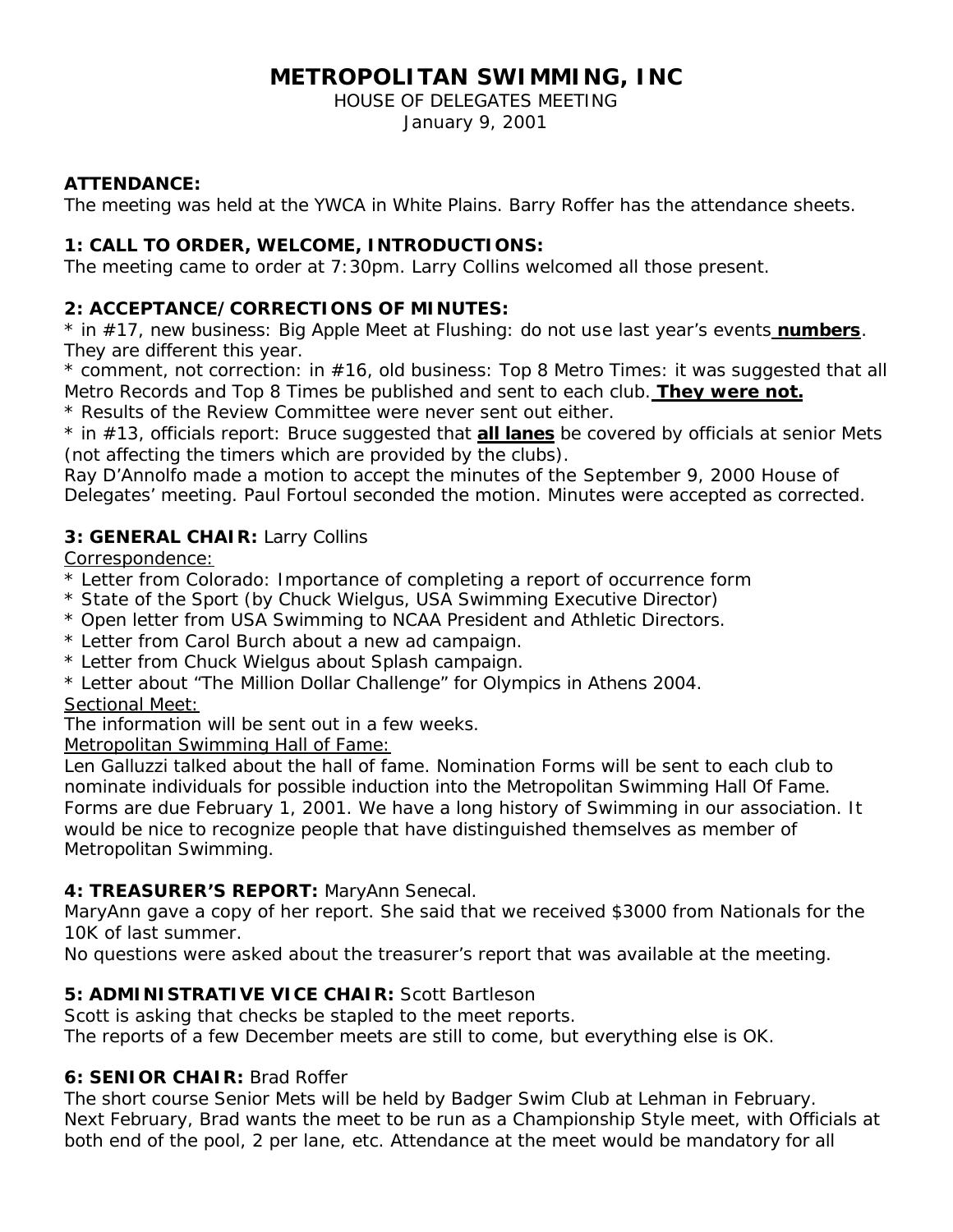officials.

Question from Ilan Noach: Will metro reimburse swimmers attending the Sectional meet, since there isn't a Junior Championship meet anymore . After discussion, it was decided that the money is there because it was never deleted from the budget.

Scott Bartleson made a motion that we allocate \$100 to each swimmer qualifying in an individual event for the Speedo Champions Series (Sectionals). Ilan Noach seconded the motion. After discussion about the amount that Metro used to give for Juniors, the motion was changed:

Scott Bartleson made a motion that we allocate a maximum of \$150 to each swimmer qualifying in an individual event for the Speedo Champions Series (Sectionals), providing that the money is available. If not enough money is available to give \$150, the amount would be divided equally among all athletes that qualify in an individual event. Ilan Noach seconded the motion. Show of hands: 30 for, none against. Motion approved.

## **7: AGE GROUP CHAIR REPORT:** John McIlhargy

We are in pretty good shape for the Winter Zones.

Mac said that some information was missing from the Silver Championship meet info at Viking. Corrections will be mailed to all clubs (metro surcharge of \$2, number of events allowed each day, fine of \$50 for un-proved times.) A letter will be sent out to clubs about over-swims, if the fine is not paid within 30 days of the completion of the meet.

The prelims for all 500 free + the 11-12 500 will take place on Thursday at JO's. Those events will count as one of the events allowed on the originally scheduled day.

John would like to see camps re-introduce in 2001.

The new events for 11-12 will not be scheduled in the Winter Zone meet.

A question was raised regarding Zones: if a swimmer had a National cut last year, but would not qualify for this year's National Championships because of much faster cuts, can he/she go to Zones?

## **8: COACHES' REPRESENTATIVE:**

Kerry was away on her college team training trip.

## **9: ATHLETES' REPRESENTATIVE:** Cheryl Lynch

Cheryl said that the athletes would like to have a Social at Sectionals after the meet is over on Sunday night. Ginny Nussbaum pointed out that athletes would be going home after the meet because they will have to go to school on Monday! She said that it might not be the meet to have a Metro Social, and that Senior Mets might be a better choice, like on Monday night, since school is out that week.

Cheryl also said that it would be nice to have the coaches support to have a few camps (12 under, 13-over, distance).

## **10: ZONE TEAM COORDINATOR:** Barry Roffer/John McIlhargy

see #7, age group chair report.

## **11: REGISTRATION COORDINATOR:** Barry Roffer

There was a problem with the computer but it's OK now.

**Coaches, please mail your updated credentials. No Personal Checks. Only Club checks or money order please. Register by disk. It's easier.**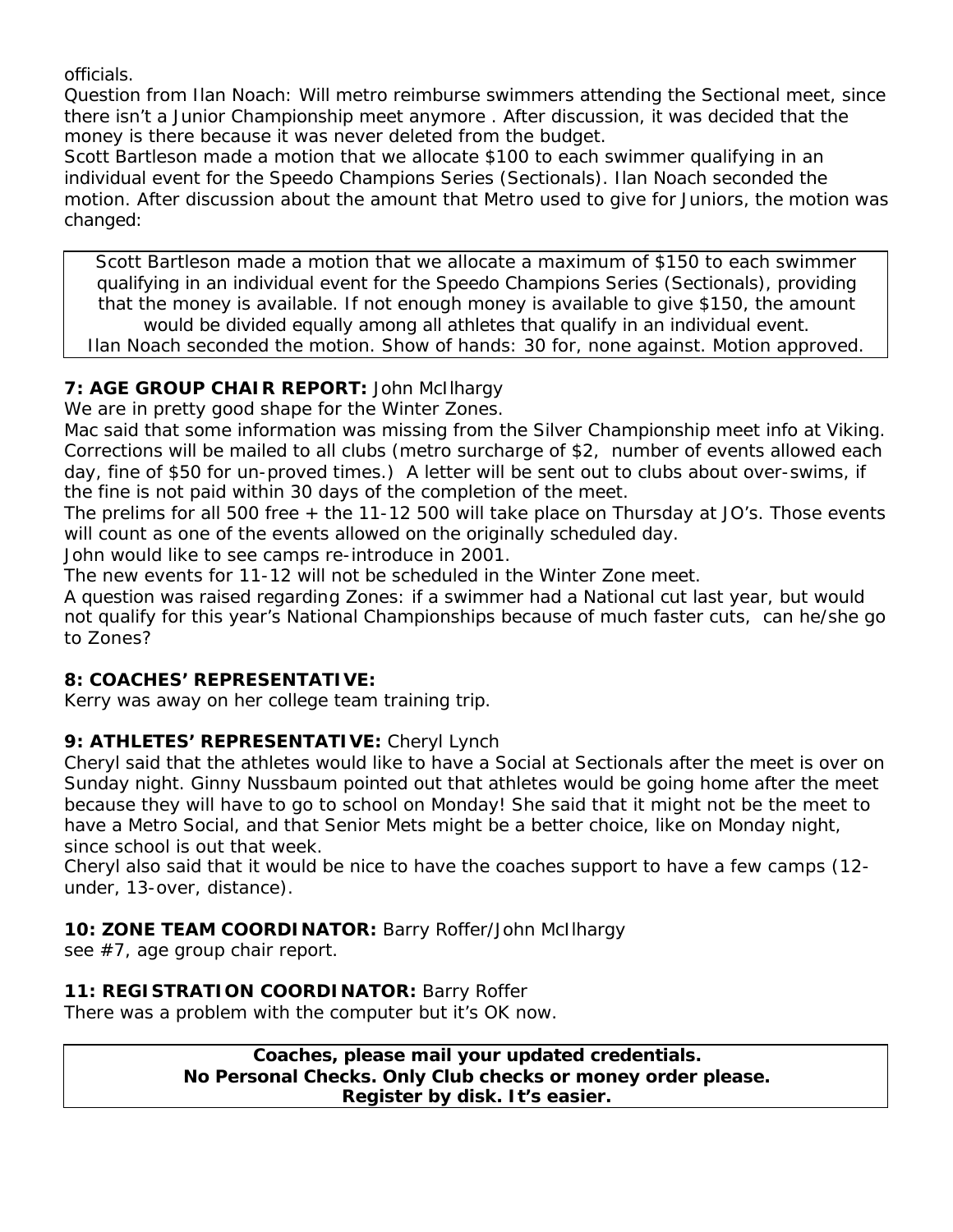#### 12: TECHNICAL PLANNING: David Ellinghaus

\* Over-swims: you are expected to prove the times within 30 days of the meet. Notice to pay \$50 per event will be sent out after 30 days.

\* Wednesday, May 2, 2001: 5:30pm. Technical planning meeting at the White Plains YWCA. We will evaluate how things fell this year, especially Senior Mets and the Sectional Meet. We will decide on dates for next year. Try to attend the meeting, especially if you plan on bidding for a championship meet.

\* Summer Championship meets: (see schedule on attached paper)

1: Discussion about the timing of meets: Grand Prix (July 12-15), Sr. Mets (July 19-22), Sectionals (July 27-29). Len Galluzzi made a motion that we move Sr. Mets against the Grand Prix It was seconded by Gil Smith. There was a discussion about this. Dave Ferris believes that we don't take the choice out of coaches and athletes. ESG will also conflict with some meets. Many swimmers do go to Senior Mets during the summer, and some chose to attend only that meet. The same swimmers are not necessarily going to all meets.

Show of hands: 3 in favor of moving Sr. Mets to July 12-15, all others opposed - motion fails. 2: Summer JO's: proposal of the board was to have JO's as a season finale on August 3-4-5. Some would like to see it July 27-28-29. Ginny Nussbaum believes that, at convention, it was decided that faxes could be sent for Zone entries from meets taking place the weekend before Zones (new entries only - no update of times). After discussion, Gil Smith made a motion that JO's take place the first weekend of August, providing that entries for Zones (in Buffalo) could still be faxed in, otherwise move JO's to the last weekend of July. David Ellinghaus seconded the motion. Show of Hands: 30 for the motion - 3 opposed - motion carries.

3: There was one bid for JO's from APEX/BSC at Lehman (either weekend is OK). West Point decided to bid also, as long as the meet falls the first weekend of August.

Show of hands: APEX/BSC at Lehman: 19 - West Point: 14 - JO's will be at Lehman.

#### **13: SAFETY CHAIR COORDINATOR:**

Not available.

#### **14: SWIM-A-THON:** Rich Finkelstein

Rich introduced himself as the new Swim-A-Thon chairman. Contact him if you are going to host a Swim-A-Thon.

#### **15: OFFICIALS CHAIR:**

Due to business conflicts, Bruce Boyd is stepping down immediately as Officials Chairman.

**Anyone interested should contact Larry Collins as soon as possible. E-mail: Lcol132993@aol.com address: 4401 Cherry Hill Drive - Poughkeepsie, NY 12603 - 914-474-4277**

#### **16: OLD BUSINESS:**

If mistakes on the Web Site, please e-mail the office.

#### **17: NEW BUSINESS:**

1: Leanne Weil, from Connetquot, is asking that the weekends that had been designated as B/C meets be designated instead as first come, first served meets (not cut by time). Larry said that we would table this until the next House of Delegates meeting on May 19<sup>th</sup>. 2: A coach from Half Hollow Hills wanted to know if there was interest in consolidate vendors for Metro. He made a motion to ask the Board to look at this and to investigate possibilities. Ted Dowie seconded the motion. Bea Hartigan mentioned that if clubs want to get together, that's OK. But Metro should not have to endorse it. After discussion, the motion was taken off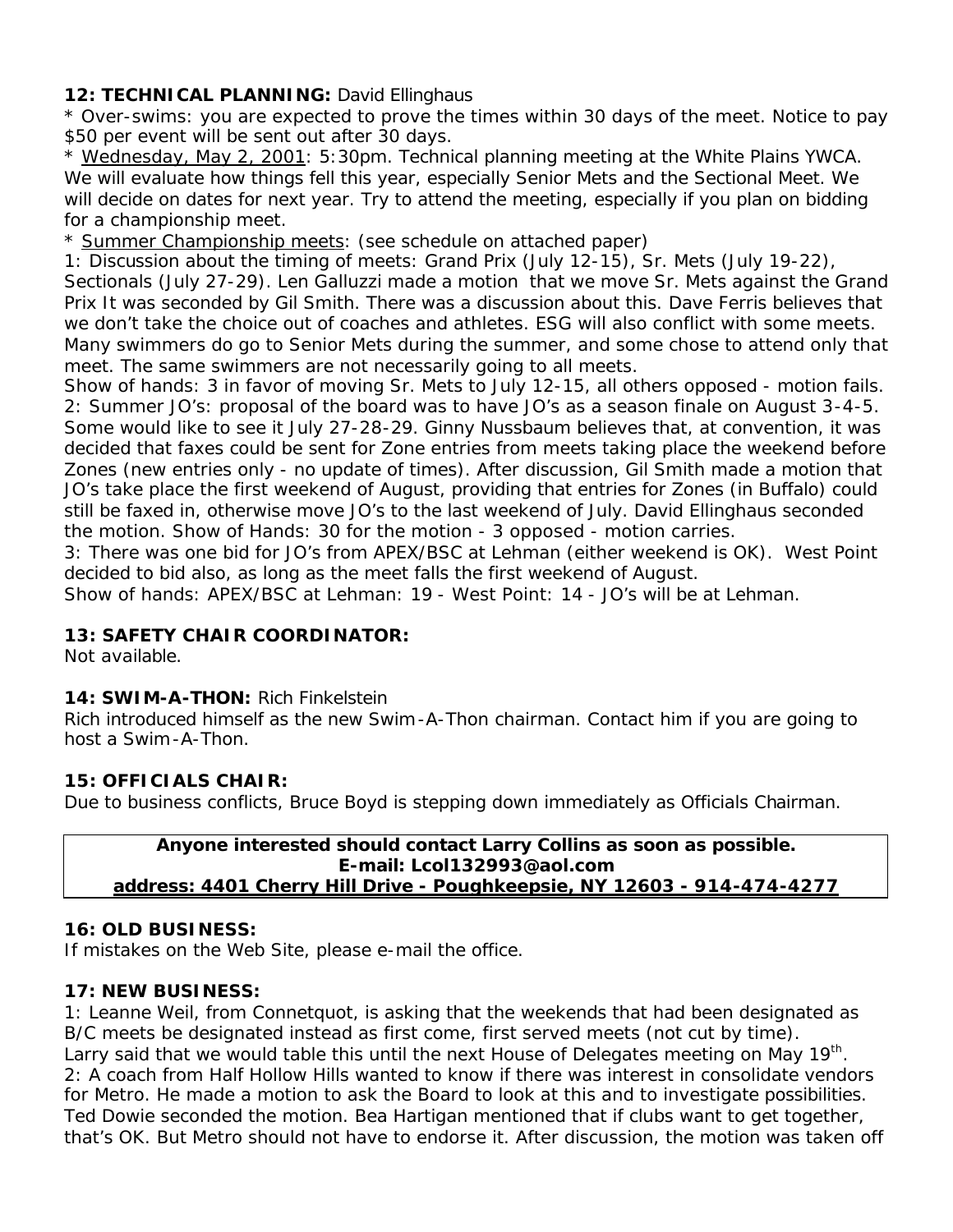the floor.

3: David Ellinghaus named the members of Metropolitan Swimming that are involved with USA-Swimming National Committees:

- \* Bea Hartigan Adapted and Disabilities Records Coordinator
- \* MaryAnn Senecal Education
- \* Ginny Nussbaum Championship Evaluation
- \* Dave Ferris Senior
- \* John "Mac" McIlhargy Water works

4: Dave Ferris made a motion that Metro purchase the Hy-Tek LSC Database program. Ginny Nussbaum seconded the motion. All in favor. Motion carries.

David Ellinghaus made a motion to adjourn the meeting. Brad Roffer seconded this motion. All in favor.

Meeting adjourned at 8:57pm.

Submitted by Monique G. Grayson January 13, 2001